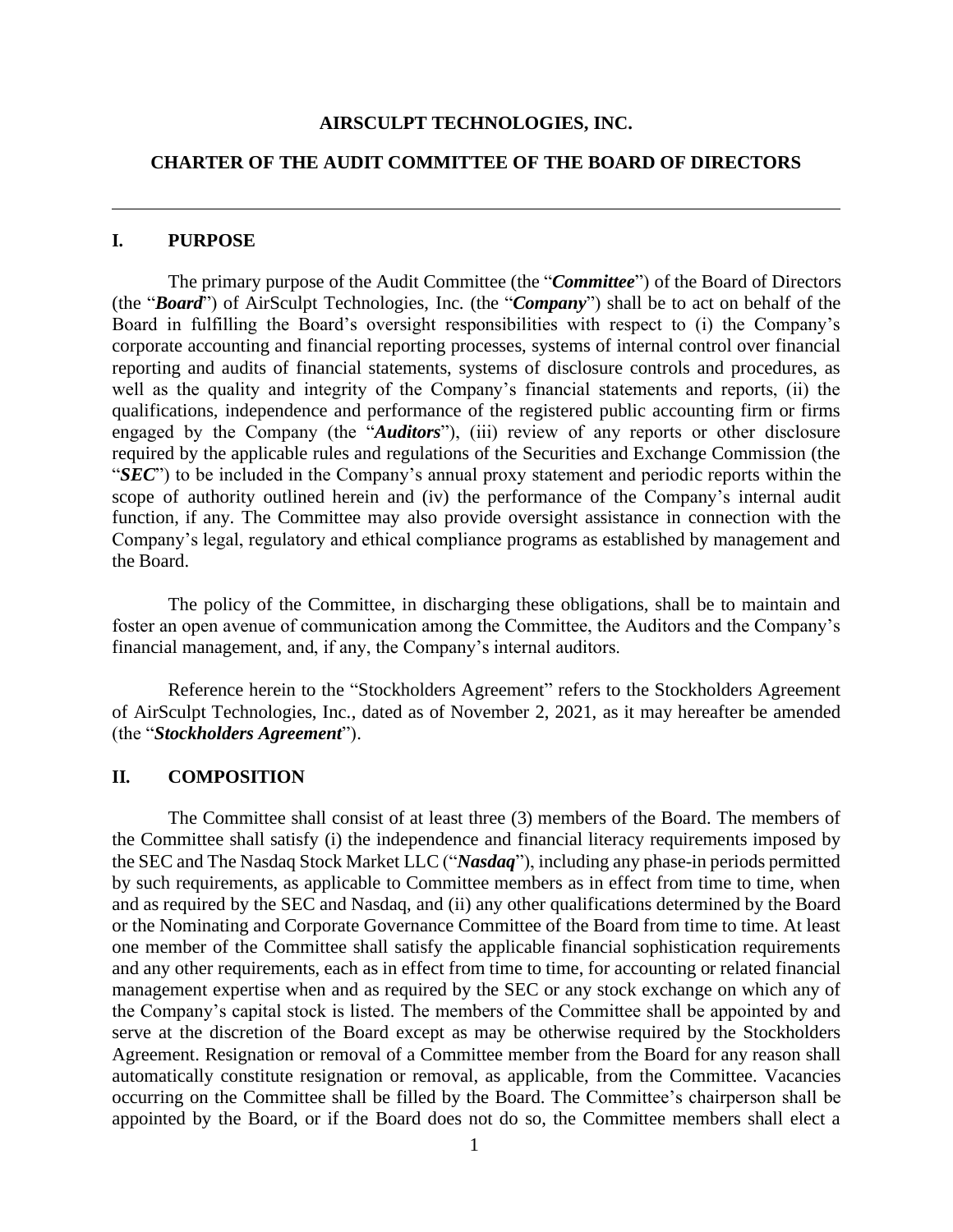chairperson by vote of a majority of the full Committee.

### **III. OPERATING PRINCIPLES AND PROCESSES**

In fulfilling its functions and responsibilities, the Committee should give due consideration to the following operating principles and processes:

**A. Communication.** Regular and meaningful contact with the Board, members of senior management and independent professional advisors to the Board and its various committees, as applicable, shall be encouraged as a means of strengthening the Committee's knowledge of relevant current and prospective corporate accounting, financial reporting and internal control issues.

**B. Meeting Agendas.** Committee meeting agendas shall be the responsibility of the chairperson of the Committee with input from the Committee members and other members of the Board, as well as, to the extent deemed appropriate, by the chairperson of the Board, from members of senior management and outside advisors.

**C. Information Needs.** The Committee members shall communicate to the Chief Executive Officer, or his or her designees, the Committee's expectations, and the nature, timing and extent of any specific information or other supporting materials requested by the Committee for its meetings and deliberations.

**D. Committee Education.** Developing with management and participating in a process for systematic review of important accounting and financial reporting issues and trends in accounting, financial reporting and internal control practices that could potentially impact the Company shall be encouraged to enhance the effectiveness of the Committee.

# **IV. MEETINGS AND MINUTES**

The Committee shall meet at least quarterly and hold such special meetings as its members shall deem necessary or appropriate. Any member of the Committee or the Board may call a meeting of the Committee. Unless otherwise directed by the Committee, each regularly scheduled meeting will conclude with an executive session of the Committee absent members of management.

Minutes of each meeting of the Committee shall be prepared and distributed to each director of the Company and the Secretary of the Company promptly after each meeting. The chairperson of the Committee shall report to the Board from time to time, or whenever so requested by the Board.

# **V. AUTHORITY**

Each member of the Committee shall have full access to all books, records, facilities and personnel of the Company as deemed necessary or appropriate by any member of the Committee to discharge his or her responsibilities hereunder. The Committee shall have authority to appoint, determine compensation for (at the Company's expense), retain and oversee the Auditors (as set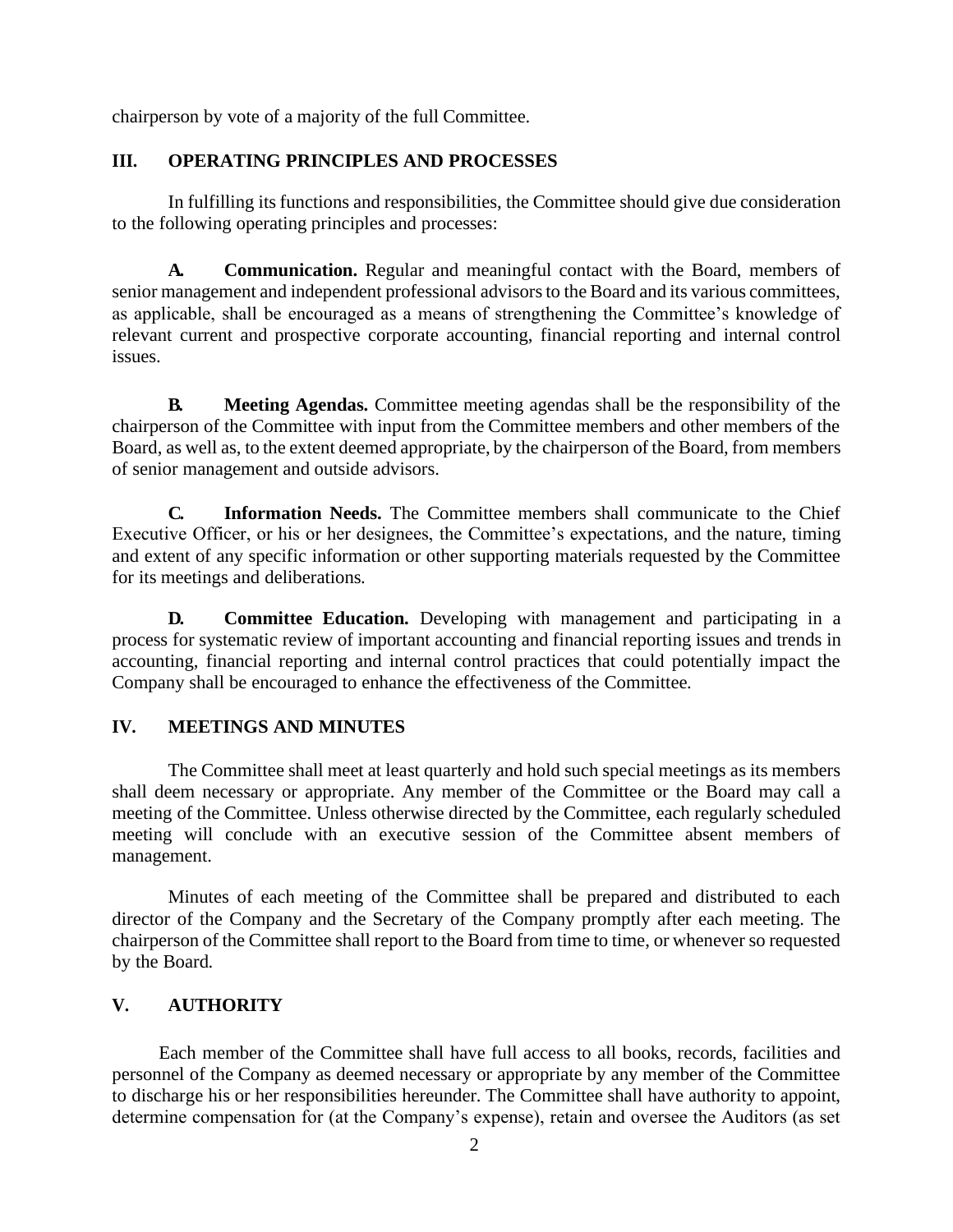forth in Section 10A(m)(2) of the Securities Exchange Act of 1934, as amended, and the rules thereunder (the "*Exchange Act*")) and otherwise to fulfill its responsibilities under this charter. The Committee shall have authority to retain and determine compensation for, at the expense of the Company, special legal, accounting or other advisors, experts or consultants as it deems necessary or appropriate in the performance of its duties under this charter, including any studies or investigations. The Committee shall also have authority to pay, at the expense of the Company, ordinary administrative expenses that, as determined by the Committee, are necessary or appropriate in carrying out its duties, unless prohibited by Nasdaq listing rules or applicable law. The Committee shall have authority to request that any of the Company's personnel, counsel, accountants (including the Auditors) or investment bankers, or any other consultant or advisor to the Company attend any meeting of the Committee or meet with any member of the Committee or any of its special, outside legal, accounting or other, advisors or consultants.

The Committee may form and delegate authority to one or more subcommittees as appropriate, to the extent consistent with the Company's amended and restated certificate of incorporation, amended and restated bylaws (the "*Bylaws*"), Corporate Governance Guidelines, Stockholders Agreement, Nasdaq rules and other applicable law. Delegation by the Committee to any subcommittee shall not limit or restrict the Committee on any matter so delegated, and, unless the Committee alters or terminates such delegation, any action by the Committee on any matter so delegated shall not limit or restrict future action by such subcommittee on such matters. The operation of the Committee shall be subject to the Bylaws of the Company as in effect from time to time and Section 141 of the Delaware General Corporation Law (or any successor section). The approval of this charter by the Board shall be construed as a delegation of authority to the Committee with respect to the responsibilities set forth herein.

#### **VI. RESPONSIBILITIES**

The Committee's responsibility is one of oversight. The members of the Committee are not employees of the Company, and they do not perform, or represent that they perform, the functions of management or the Auditors. The Committee relies on the expertise and knowledge of management, the internal auditor (if any) and the Auditors in carrying out its oversight responsibilities. Management is responsible for preparing accurate and complete financial statements in accordance with generally accepted accounting principles ("*GAAP*"), preparing periodic reports and establishing and maintaining appropriate accounting principles and financial reporting policies and satisfactory internal control over financial reporting. The Auditors are responsible for auditing the Company's annual financial statements and management's assessment of the Company's internal control over financial reporting as well as reviewing the Company's quarterly financial statements. It is not the responsibility of the Committee to prepare or certify the Company's financial statements, guarantee the audits or reports of the Auditors or ensure that the financial statements or periodic reports are complete and accurate, conform to GAAP or otherwise comply with applicable laws.

The Committee shall oversee the Company's financial reporting process on behalf of the Board, and shall have direct responsibility for the appointment, compensation, retention and oversight of the work of the Auditors and any other registered public accounting firm engaged for the purpose of performing other review or attest services for the Company. The Auditors and each such other registered public accounting firm shall report directly and be accountable to the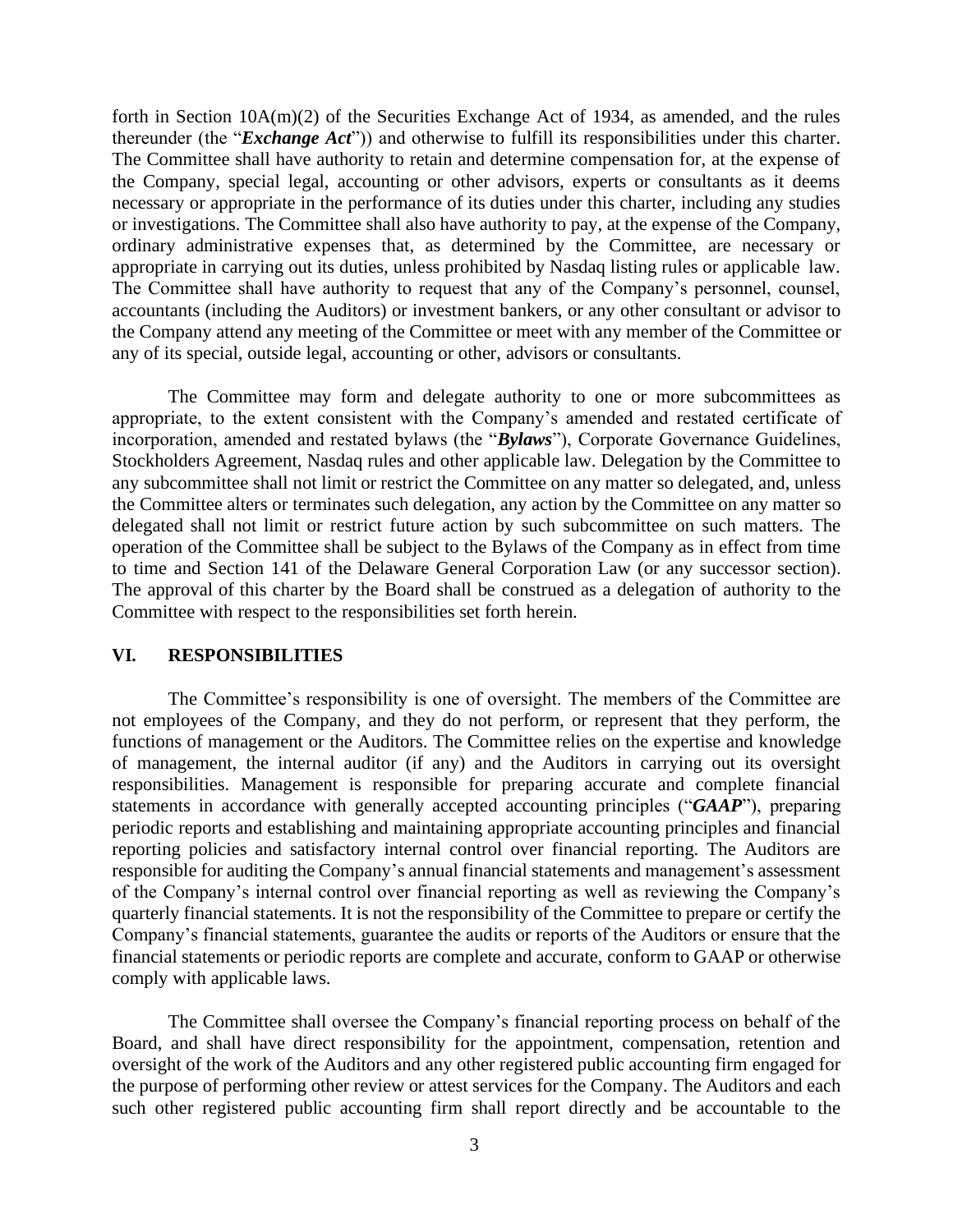Committee. The Committee's functions and procedures should remain flexible to address changing circumstances most effectively. To implement theCommittee's purpose and policy, the Committee shall be charged with the following functions and responsibilities with the understanding, however, that the Committee may supplement or deviate from these activities as appropriate under the circumstances (except as otherwise required by applicable laws or requirements of any stock exchange on which any of the Company's capital stock may be listed):

**A. Evaluation and Retention of Auditors.** To evaluate the performance of the Auditors, to assess their qualifications (including their internal quality control procedures and any material issues raised by that firm's most recent internal quality control review or any investigations by regulatory authorities) and to determine whether to retain, or to terminate, the engagement of the existing Auditors, or to appoint and engage a different independent registered public accounting firm, which retention shall be subject only to ratification by the Company's stockholders (if the Committee or the Board elects to submit such retention for ratification by the stockholders).

**B. Communication Prior to Engagement.** Prior to engagement of any prospective Auditors, to review a written disclosure by the prospective Auditors of all relationships between the prospective Auditors, or their affiliates, and the Company, or persons in financial oversight roles at the Company, that may reasonably be thought to bear on independence, and to discuss with the prospective Auditors the potential effects of such relationships on the independence of the prospective Auditors, consistent with Ethics and Independence Rule 3526, *Communication with Audit Committees Concerning Independence* (or any successor rule, "*Rule 3526*"), of the Public Company Accounting Oversight Board (United States) (the "*PCAOB*").

**C. Approval of Audit Engagements.** To determine and approve engagements of the Auditors, prior to commencement of such engagements, to perform all proposed audit, review and attest services, including the scope of and plans for the audit, the adequacy of staffing, the compensation to be paid by the Company to the Auditors and the negotiation and execution, on behalf of the Company, of the Auditors' engagement letters; such approval may be pursuant to preapproval policies and procedures established by the Committee consistent with applicable laws and rules, including the delegation of preapproval authority to the chairman of the Committee so long as any such preapproval decisions are presented to the full Committee at the next scheduled meeting.

**D. Approval of Non-Audit Services.** To determine and approve engagements of the Auditors prior to commencement of such engagements (unless in compliance with exceptions available under applicable laws and rules related to immaterial aggregate amounts of services), to perform any proposed permissible non-audit services, including the scope of the service and the compensation to be paid therefor by the Company; such approval may be pursuant to preapproval policies and procedures established by the Committee consistent with applicable laws and rules, including the delegation of preapproval authority to the chairman of the Committee so long as any such preapproval decisions are presented to the full Committee at the next scheduled meeting.

**E. Audit Partner Rotation.** To monitor the rotation of the partners of the Auditors on the Company's audit engagement team as required by applicable laws and rules, and to consider periodically and, if deemed appropriate, adopt a policy regarding rotation of auditing firms.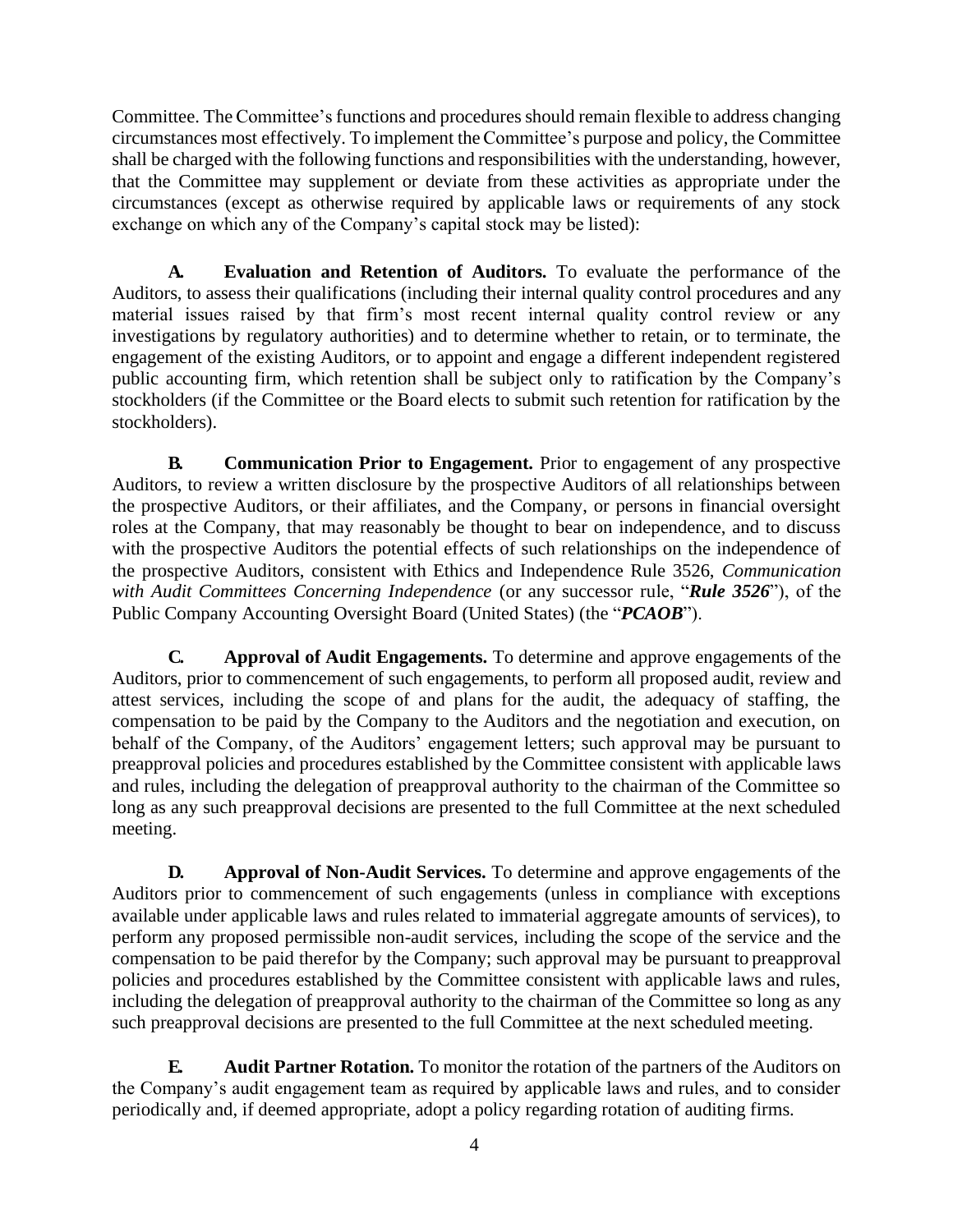**F. Auditor Independence.** At least annually, consistent with Rule 3526, (i) to receive and review (a) written disclosures from the Auditors delineating all relationships between the Auditors, or their affiliates, and the Company, or persons in financial oversight roles at the Company, that may reasonably be thought to bear on independence and (b) a letter from the Auditors affirming their independence, (ii) to consider and discuss with the Auditors any potential effects of any such relationships on the independence of the Auditors as well as any compensation or services that could affect the Auditors' objectivity and independence, and (iii) to assess and otherwise take appropriate action to oversee the independence of the Auditors.

**G. Former Employees of Auditors.** To consider and, if deemed appropriate, adopt policies regarding Committee preapproval of employment by the Company of individuals employed or formerly employed by the Auditors and engaged on the Company's account.

**H. Annual Audit Results.** To review with management and the Auditors, (i) the results of the annual audit, including the Auditors' assessment of the quality of the Company's accounting principles and practices, (ii) the Auditors' views about qualitative aspects of the Company's significant accounting practices, (iii) the reasonableness of significant judgments and estimates (including material changes in estimates and analyses of the effects of alternative GAAP methods on the financial statements), (iv) all misstatements identified during the audit (otherthan those the Auditors believe to be trivial), (v) the adequacy of the disclosures in the financial statements, and (vi) any other matters required to be communicated to the Committee by the Auditors under the standards of the PCAOB.

**I. Auditor Communications.** At least annually, to discuss with the Auditors the matters required to be discussed by Auditing Standard No. 1301, *Communications with Audit Committees*, as amended, as adopted by the PCAOB (including any successor rule adopted by the PCAOB).

**J. Audited Financial Statement Review; Annual Report on Form 10-K.** To review with management and the Auditors, as appropriate, upon completion of the audit, (i) the Company's financial statements and any disclosure from the Company's Chief Executive Officer and Chief Financial Officer to be made in connection with the certification of the Company's Annual Report on Form 10-K to be filed with the SEC, prior to public disclosure of such financial information, if practicable, or filing with the SEC of the Company's Annual Report on Form 10- K, and to recommend whether such financial statements should be so included and (ii) other relevant reports or financial information submitted by the Company to any governmental body or the public, including relevant reports rendered by the Auditors (or summaries thereof).

**K. Quarterly Results and Reports on Form 10-Q.** To review with management and the Auditors, as appropriate, (i) the results of the Auditors' review of the Company's quarterly financial statements and any disclosure from the Company's Chief Executive Officer and Chief Financial Officer to be made in connection with the certification of the Company's quarterly reports filed with the SEC, prior to public disclosure of quarterly financial information, if practicable, or filing with the SEC of the Company's Quarterly Report on Form 10-Q, and any other matters required to be communicated to the Committee by the Auditors under the standards of the PCAOB and (ii) other relevant reports or financial information submitted by the Company to any governmental body or the public, including relevant reports rendered by the Auditors (or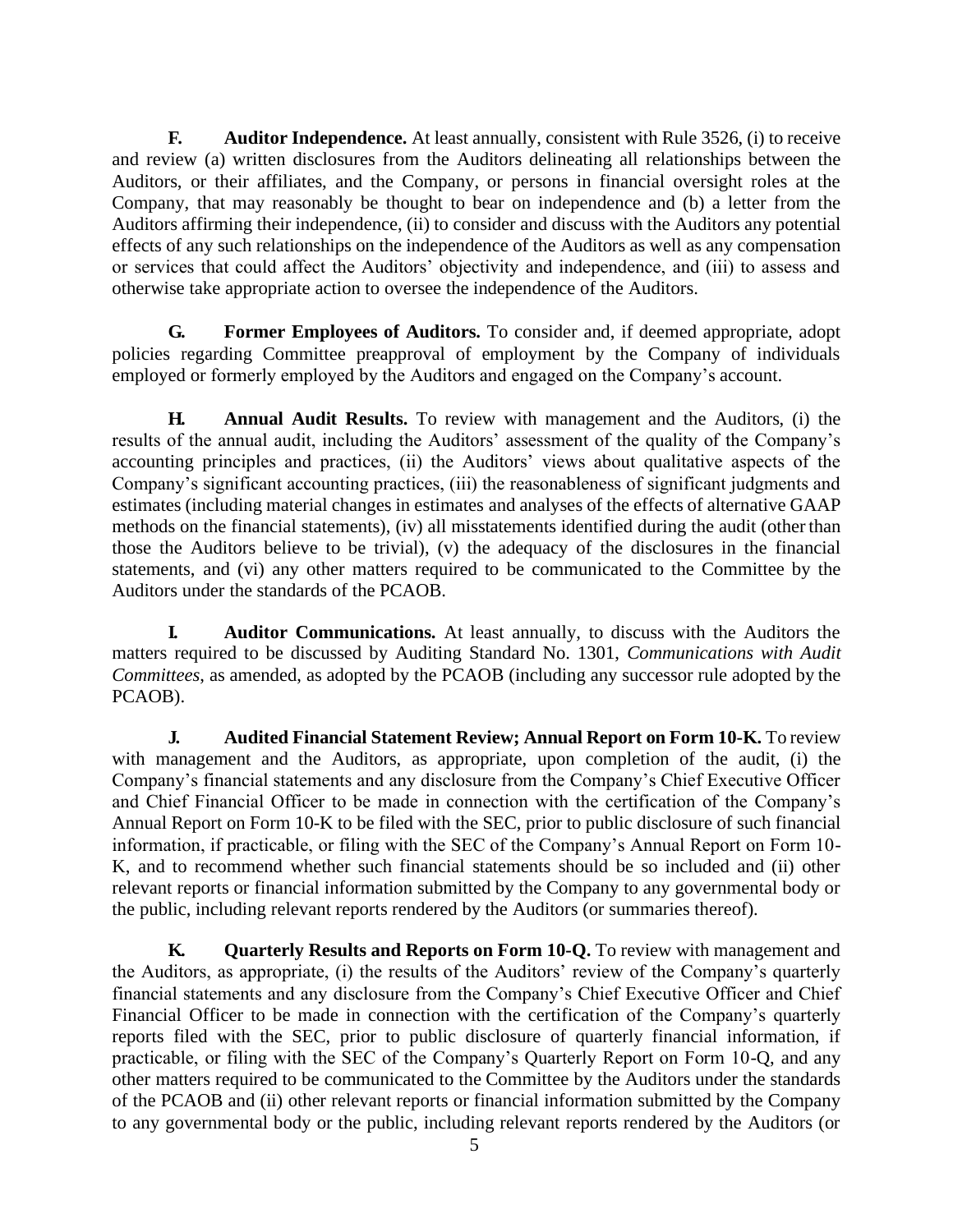summaries thereof).

**L. Management's Discussion and Analysis and Risk Factors.** To review with management and the Auditors, as appropriate, the Company's disclosures contained under the captions "*Management's Discussion and Analysis of Financial Condition and Results of Operations*" and "*Risk Factors*" in its periodic reports and other filings to be filed with the SEC.

**M. Press Releases***.* To review with management and the Auditors, to the extent appropriate, earnings press releases, as well as the substance of financial information and earnings guidance provided to analysts and ratings agencies (including, without limitation, reviewing any pro forma or non-GAAP information), which discussions may be general discussions of the type of information to be disclosed or the type of presentation to be made.

**N. Accounting Principles and Policies.** To review with management and the Auditors, as appropriate, significant issues that arise regarding accounting principles and financial statement presentation, including critical accounting policies and practices, alternative accounting policies available under GAAP related to material items discussed with management, the potential impact on the Company's financial statements of off-balance sheet structures and any other significant reporting issues and judgments, significant regulatory, legal and accounting initiatives or developments that may have a material impact on the Company's financial statements, compliance programs and policies if, in the judgment of the Committee, such review is necessary or appropriate.

**O. Risk Assessment and Management.** To review and discuss with management and the Auditors, as appropriate, (i) the Company's guidelines and policies with respect to financial risk management and financial risk assessment, including the Company's major financial risk exposures and the steps taken by management to monitor and control these exposures and (ii) management risks relating to data privacy, technology and information security, including cyber security and back-up of information systems, and the steps the Company has taken to monitor and control such exposures.

**P. Management Cooperation with Audit.** To evaluate the cooperation received by the Auditors during their audit examination, including any significant difficulties encountered during the audit or any restrictions on the scope of their activities or access to required records, data and information and, whether or not resolved, significant disagreements with management and management's response, if any.

**Q. Management Letters.** To review with the Auditors and, if appropriate, management, any "management" or "internal control" letter issued or, to the extent practicable, proposed to be issued by the Auditors and management's response, if any, to such letter, as well as any additional material written communications between the Auditors and management.

**R. National Office Communications.** To review with the Auditors, as appropriate, communications between the audit team and the Auditors' national office with respect to accounting or auditing issues presented by the engagement.

**S. Disagreements Between Auditors and Management.** To review with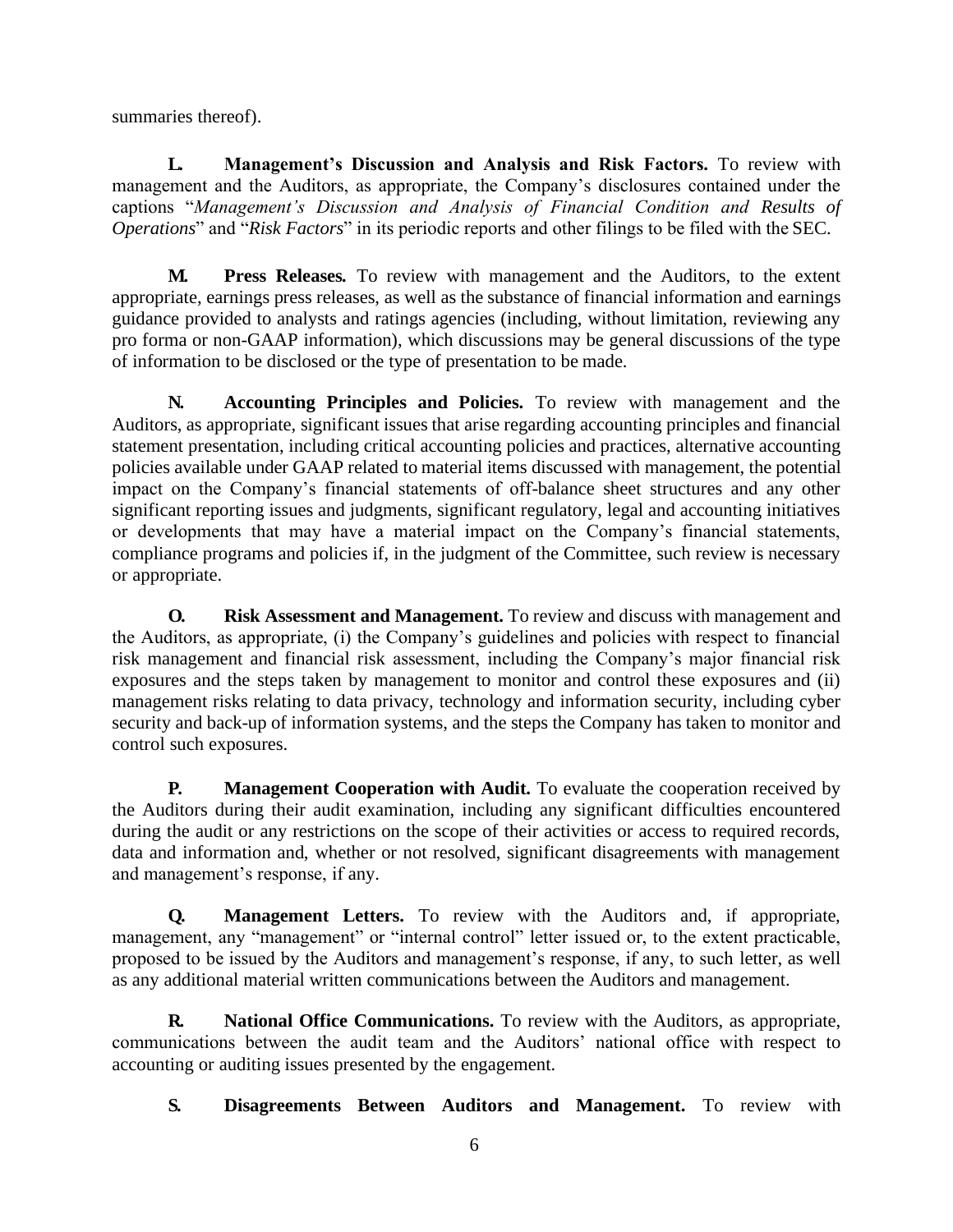management and the Auditors, or any other registered public accounting firm engaged to perform review or attest services, any conflicts or disagreements between management and the Auditors, or such other accounting firm, whether or not resolved, regarding financial reporting, accounting practices or policies or other matters, that individually or in the aggregate could be significant to the Company's financial statements or the Auditors' report, and to resolve any conflicts or disagreements regarding financial reporting.

**T. Internal Control over Financial Reporting; Disclosure Controls.** To (i) confer with management and the Auditors, as appropriate, regarding the scope, adequacy, and effectiveness of internal control over financial reporting and the Company's disclosure controls and procedures, including any significant deficiencies, significant changes in internal controls and the adequacy and effectiveness of the Company's information and cyber security policies and the internal controls regarding information security, (ii) confer with management and the Auditors, as appropriate, regarding the responsibilities, budget and staff of the internal audit function (if any) and review of the appointment or replacement of the senior internal audit executive or manager and (iii) obtain reports on significant findings and recommendations with respect to internal controls over financial reporting, together with management responses and any special audit steps adopted in light of any material control deficiencies.

**U. Separate Sessions.** Periodically, to meet in separate sessions with the Auditors, the internal auditors, if any, or other personnel responsible for the internal audit function, as applicable and appropriate, and management to discuss any matters that the Committee, the Auditors, the internal auditors, if any, or other personnel responsible for the internal audit function, or management believe should be discussed privately with the Committee.

**V. Correspondence with Regulators.** To consider and review with management, the Auditors, outside counsel, as appropriate, and any special counsel, separate accounting firm or other consultants and advisors as the Committee deems appropriate, any correspondence with regulators or governmental agencies and any published reports that raise material issues regarding the Company's financial statements or accounting policies.

**W. Complaint Procedures.** To establish, or oversee establishment of, procedures, when and as required by applicable laws and rules, for the receipt, retention and treatment of complaints received by the Company regarding accounting, internal accounting controls or auditing matters and the confidential and anonymous submission by employees of concerns regarding questionable accounting or auditing matters.

**X. Engagement of Registered Public Accounting Firms.** To determine and approve engagements of any registered public accounting firm (in addition to the Auditors), prior to commencement of such engagements, to perform any other review or attest service, including the compensation to be paid by the Company to such firm, which approval may be pursuant to preapproval policies and procedures, including the delegation of preapproval authority to the chairman of the Committee, so long as any such preapproval decisions are presented to the full Committee at the next scheduled meeting.

**Y. Ethical Compliance.** To review the results of management's efforts to monitor compliance with the Company's programs and policies designed to ensure adherence to applicable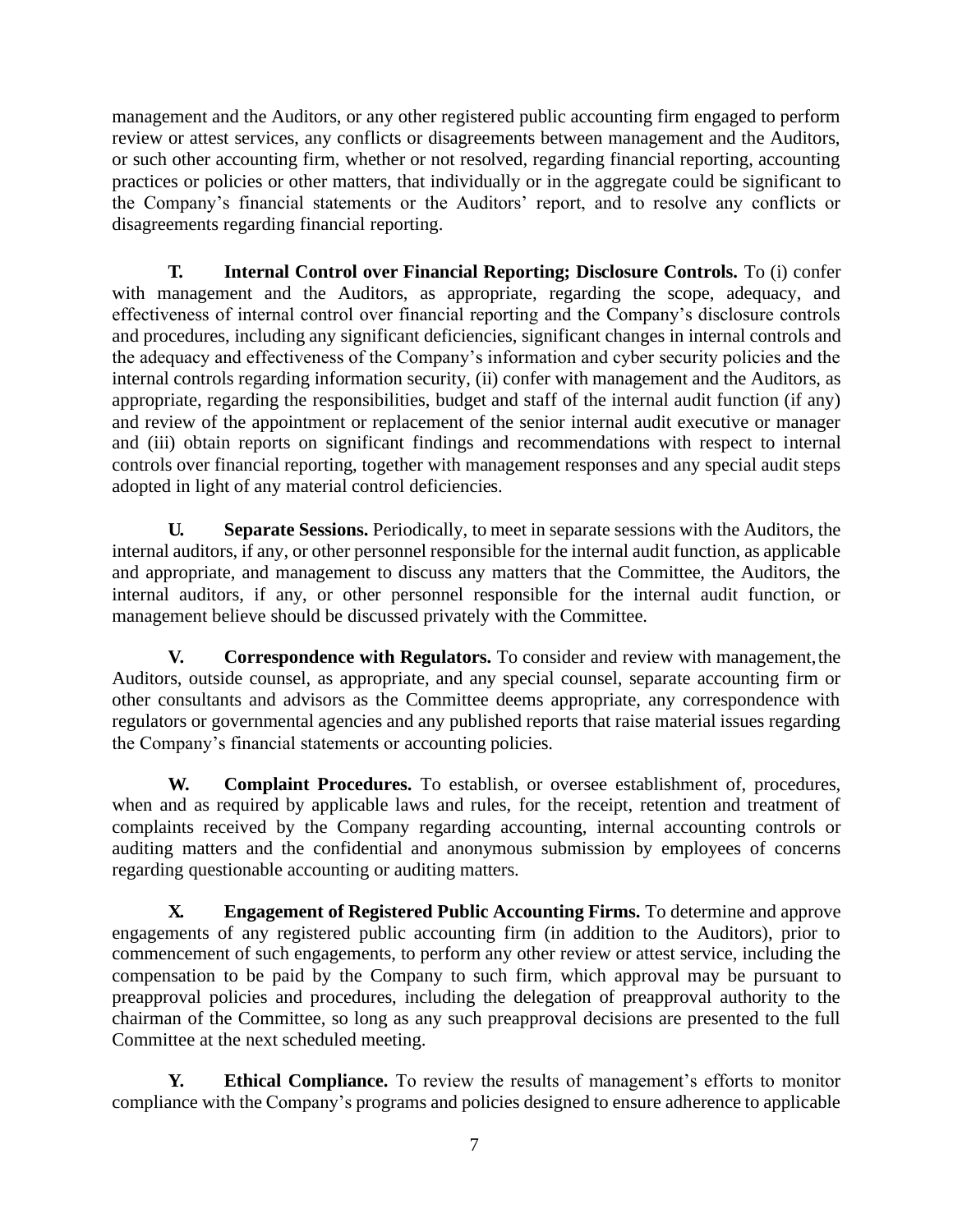laws and rules, as well as to its Code of Business Ethics and Conduct.

**Z. Investigations.** To investigate any matter brought to the attention of the Committee within the scope of its duties if, in the judgment of the Committee, such investigation is necessary or appropriate.

AA. **Proxy Report.** To oversee the preparation of the report of the Committee required by the rules of the SEC to be included in the Company's annual proxy statement.

**BB. Insurance Coverage.** The Committee shall have the authority to review and establish appropriate insurance coverage for the Company's directors and officers.

**CC. Report to Board.** To report to the Board material issues that arise regarding the quality or integrity of the Company's financial statements, the Company's compliance with legal or regulatory requirements, the performance or independence of the Auditors, the performance of the Company's internal audit function (as applicable) or such other matters as the Committee deems appropriate from time to time or whenever it shall be called upon to do so.

**DD. Internal Control Report.** To obtain and review, at least annually, a report by the Auditors describing that firm's internal quality control procedures, any material issues raised by the firm's most recent internal quality control review or peer review or by any inquiry or investigation within the preceding five years by governmental or professional authorities with respect to one or more independent audits performed by the firm, as well as any steps taken to address the issues raised.

**EE. Annual Charter Review.** To review and assess the adequacy of this charter annually and recommend any proposed changes to the Board for approval.

**FF. Other Legal and Finance Matters.** To review, (i) with the Company's counsel, legal compliance and legal matters that could have a significant impact on the Company's financial statements and (ii) with management, the Company's finance function, including its budget, organization and quality of personnel.

**GG. Related-Party Transactions**. To review and approve or disapprove all relatedparty transactions (defined as those transactions required to be disclosed under Item 404 of Regulation S-K of the Securities Act of 1933, as amended) on an ongoing basis.

**HH. General Authority.** To perform such other functions and to have such powers as may be necessary or appropriate in the discharge of any of the foregoing.

# **VII. PUBLICATION**

The Company shall make this charter freely available to stockholders on request and, provided that the Company is subject to the periodic reporting requirements of the Exchange Act, shall publish it on the Company's website.